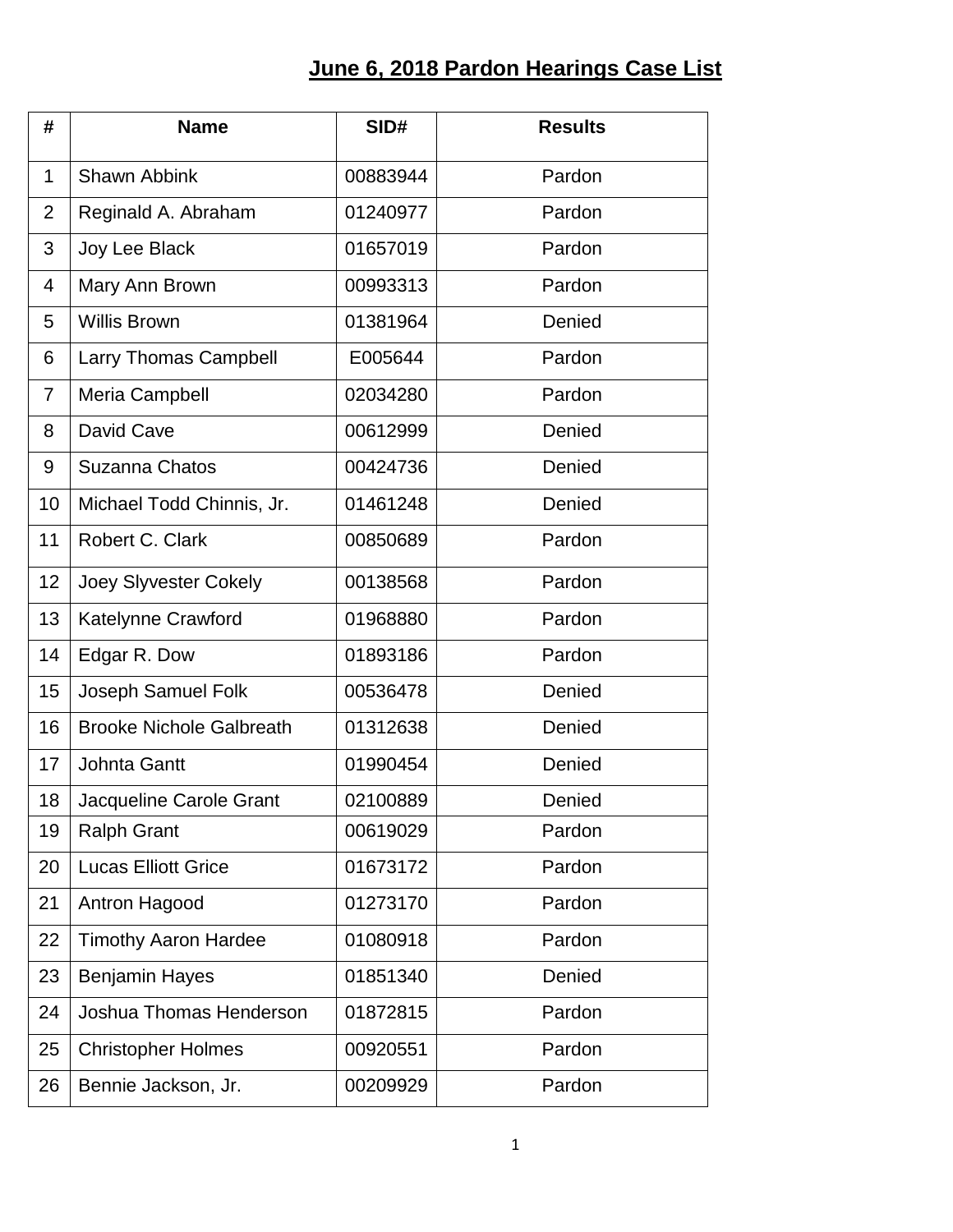## **June 6, 2018 Pardon Hearings Case List**

| 27 | Audregis Tia Cardell Johnson   | 00165696 | Denied      |
|----|--------------------------------|----------|-------------|
| 28 | <b>Thomas Darren Jones</b>     | 00640396 | Pardon      |
| 29 | Jarek Anthony Connor Kram      | 01897797 | Denied      |
| 30 | Lorenzo A. LaFountain          | 02017609 | Pardon      |
| 31 | <b>Spigner Lorraine Lykes</b>  | 01078661 | Pardon      |
| 32 | Tommy Glenn Martin             | 00218501 | Pardon      |
| 33 | <b>David Leonard Matthews</b>  | 01257016 | Denied      |
| 34 | <b>Quincy McCullough</b>       | 00887607 | Pardon      |
| 35 | Carolyn Grant McLeod           | 01790934 | Pardon      |
| 36 | <b>Henry Lamont McRae</b>      | 01247027 | Denied      |
| 37 | <b>Christopher Mitchell</b>    | 00300419 | Pardon      |
| 38 | Angelo James Muldrow           | 01007598 | Denied      |
| 39 | Kevin Lee Paul                 | 01749280 | Pardon      |
| 40 | <b>Willie Steven Peay</b>      | 00616512 | Pardon      |
| 41 | Kerwyn A. Phillips             | 01470571 | Denied      |
| 42 | Dennis Jerome Pokorny          | 00320737 | Pardon      |
| 43 | Norwood Jeno Pressley          | 00833745 | Pardon      |
| 44 | Joseph M. Ramirez              | 00921335 | Rescheduled |
| 45 | <b>Michael Jermaine Reames</b> | 01420506 | Pardon      |
| 46 | <b>Cheryl Suzette Reeder</b>   | 01006189 | Rescheduled |
| 47 | Charles E. Riley               | 02199414 | Denied      |
| 48 | <b>Edmund Rosado</b>           | 01473171 | Denied      |
| 49 | Altressa Shana Rouse           | 01496695 | Pardon      |
| 50 | Angela Sadler                  | 02235290 | Pardon      |
| 51 | James George Singley, Jr.      | 00116954 | Pardon      |
| 52 | <b>John Kelly Spradley</b>     | 00678039 | Rescheduled |
| 53 | Brian Edward Suber, Jr.        | 02126694 | Pardon      |